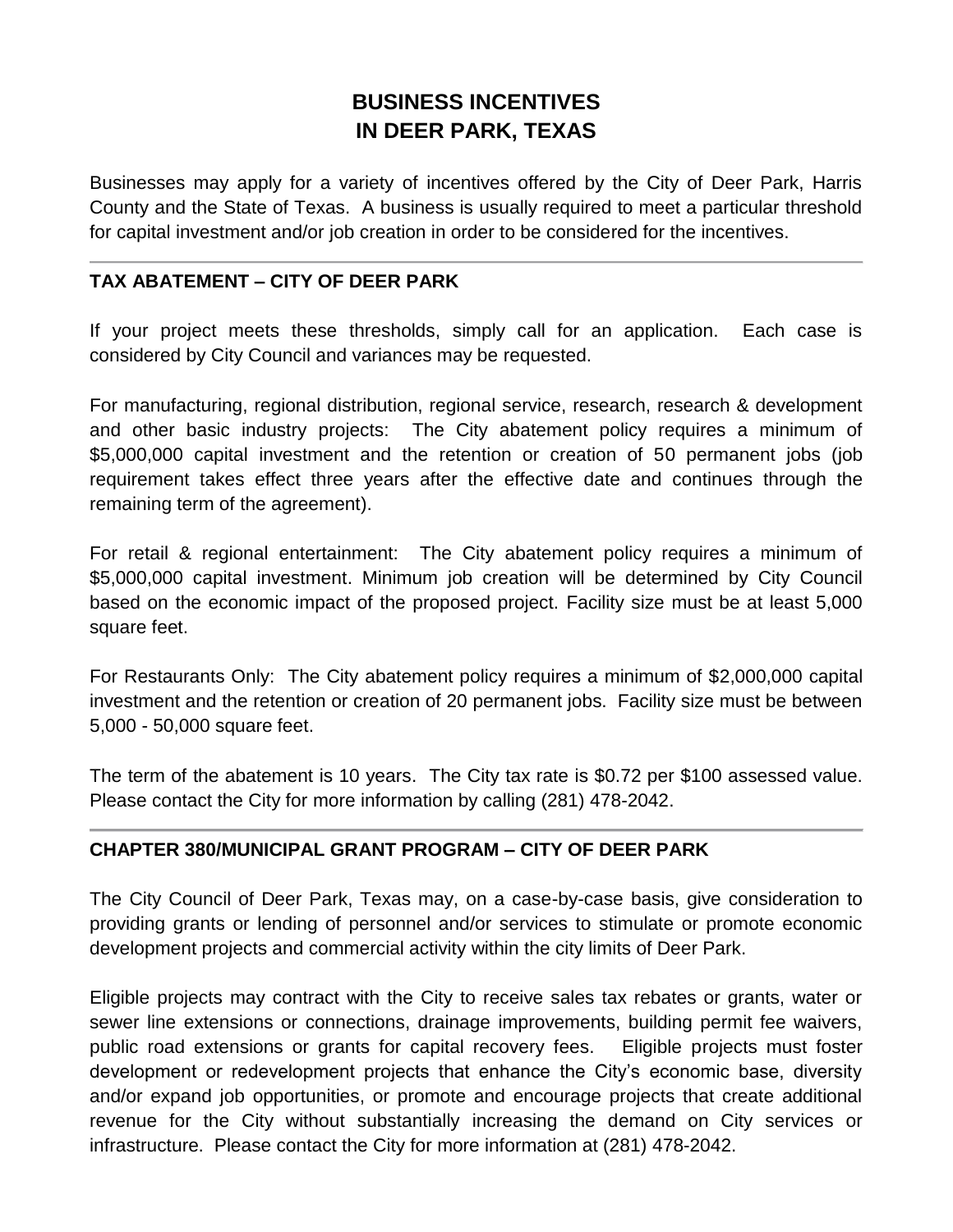# **INDUSTRIAL DISTRICT AGREEMENT – CITY OF DEER PARK**

The City of Deer Park operates an Industrial District within its extra-territorial jurisdiction (ETJ). Within this Industrial District, the City has established tax incentives to encourage economic growth and expansion of existing facilities.

## **Terms**

According to terms of the City's current 12-year Industrial District Agreement (IDA), the Company renders to the City an amount "in lieu of taxes" on Company's land, improvements and tangible personal property equal to a certain percentage of the amount of ad valorem taxes payable if the Company's land, improvements and tangible personal property had been located within the City. Those percentages are as follows:

63% for years 2015-2018 64% for years 2019-2022 65% for years 2023-2026

# **NEW CONSTRUCTION INCENTIVE**

For substantial increases in value due to new improvements that are the lesser of 5% of total appraised value or at least \$5 million, an amount equal to those shown below would be payable if the Company's land and improvements were located within the City during the remaining term of the agreement.

| 10%                  | 1 <sup>st</sup> Year after operations being |
|----------------------|---------------------------------------------|
| 20%                  | 2 <sup>nd</sup> Year after operations begin |
| 30%                  | 3 <sup>rd</sup> Year after operations begin |
| 40%                  | 4 <sup>th</sup> Year after operations begin |
| 50%                  | 5th Year after operations begin             |
| <b>Contract Rate</b> | 6 <sup>th</sup> Year after operations begin |

A substantial increase in value of new improvements exceeding \$100,000,000 allows the City and Company to enter into negotiations to determine new construction progressive rates.

## **Benefits**

In return, the City agrees that the Company's land covered by an IDA:

- Will not be annexed within the term of agreement (renewable)
- Shall have no right to City services
- Shall not be subject to City ordinances governing plats and subdivision of land
- The company will not have to meet building, electrical, plumbing or inspection codes
- The City will not attempt to exercise in any manner control over the conduct of the business.

Please contact the City for more information at (281) 478-2042.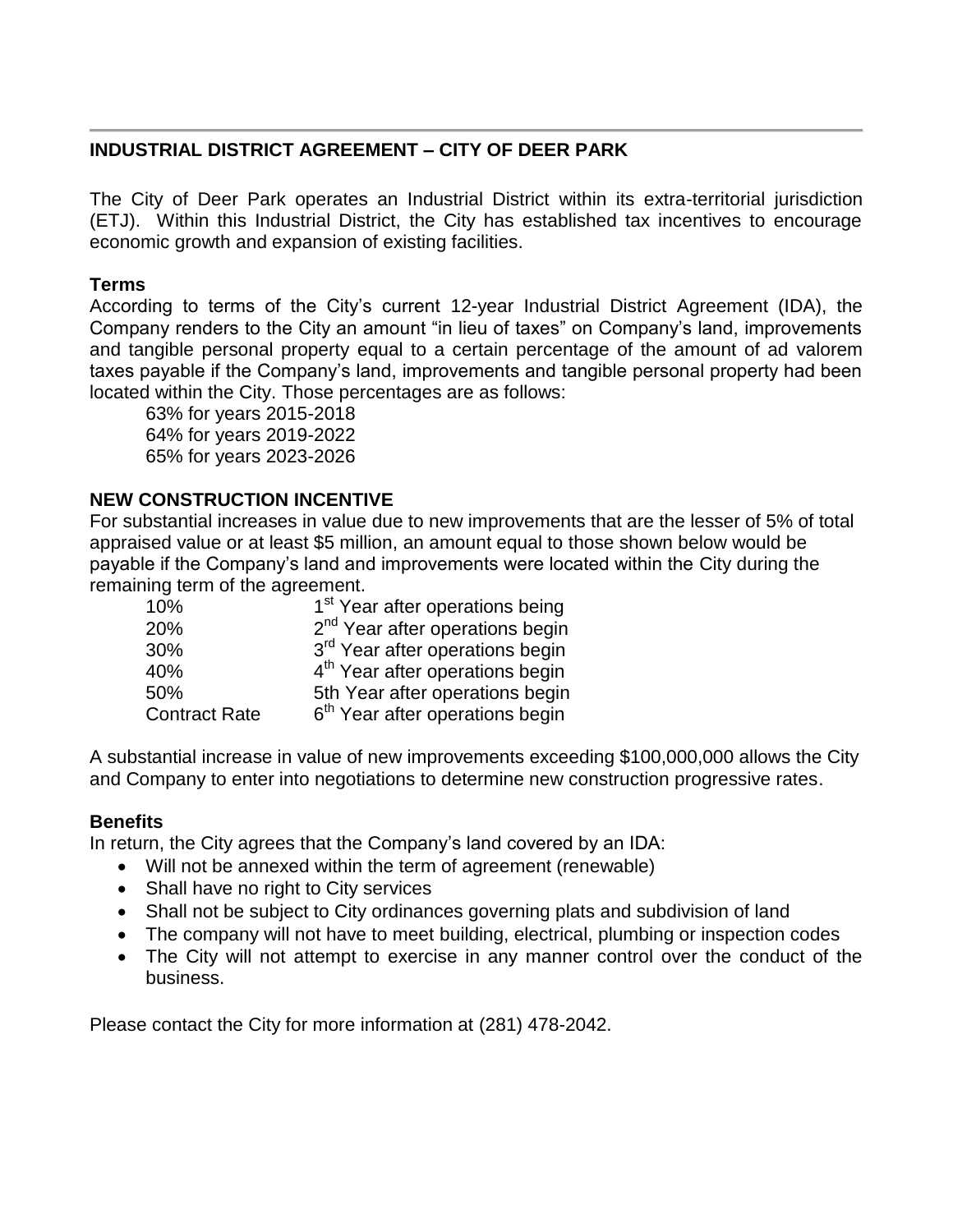# **TAX ABATEMENT – HARRIS COUNTY**

Harris County projects that may qualify for reinvestment zone and property tax abatement include the following types of facilities: manufacturing, research, regional distribution, regional service, regional entertainment, research and development or other basic industry. Abatements may be granted for new facilities, expansion of existing facilities, or the improvement to existing facilities having the effect of improving current economic conditions.

Eligible property may be extended to the value of buildings, structures, fixed machinery and equipment, site improvements plus the office space and related fixed improvements necessary to the operation and administration of the facility.

Projects may be eligible for abatement of new value subject to an abatement cap: to be calculated as \$1,000,000 per job created/retained times the number of such jobs Such cap shall not exceed the increased value requirement as set out in the abatement agreement, and will adjust annually.

The abatement amount each year is determined by the adjusted cap being multiplied by 50% in each year up to a total period of 10 years and five years for research and development projects. Minimum investment is \$1,000,000 in new increased value upon completion of the contractually defined "construction period".

Criteria for jobs: the project must be shown to directly create or prevent the loss of permanent full-time employment for at least 25 people (5 people for research development projects) within the reinvestment zone upon completion of the contractually-defined "employment period".

The project must also be "competitively sited and must be shown not to solely or primarily have the effect of transferring employment from one part of Harris County to another.

Additionally, company history with compliance with state and federal environmental laws and worker safety laws are taken into consideration.

For more information, contact Harris County at (713) 578-2000 or click here [\(http://www.csd.hctx.net/edtaxabatementchecklist.aspx\)](http://www.csd.hctx.net/edtaxabatementchecklist.aspx).

## **BONDS – STATE OF TEXAS**

There are three types of bonds to which access is provided through the state.

#### **Sales Tax Bonds**

Sales Tax Bonds do not fall under the volume cap and are eligible to communities that have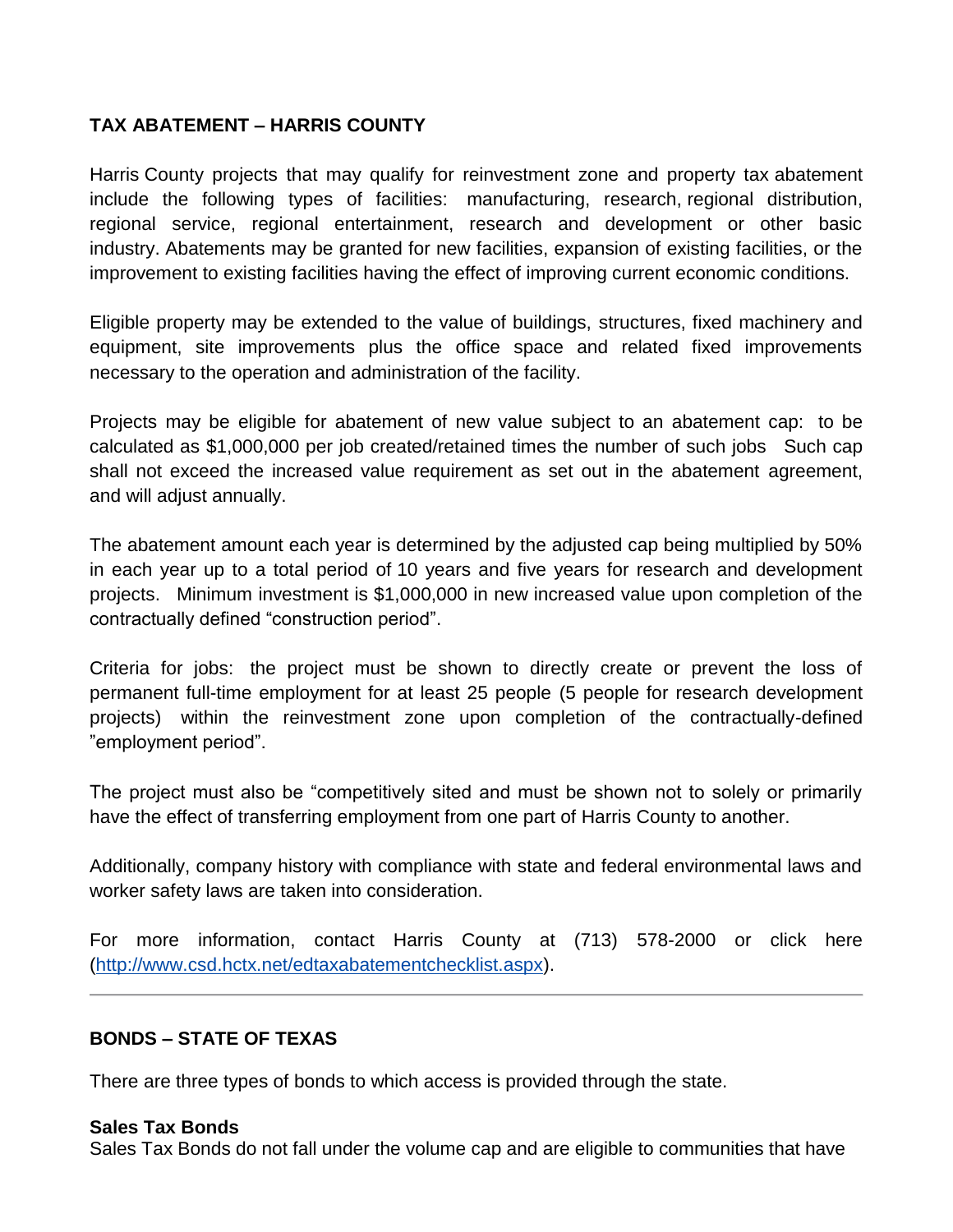passed the economic development sales tax. Ineligible projects include for-profit hospitals, multi-family projects and municipal services.

## **Exempt-Facility Bonds**

Bonds can be issued to finance certain facilities such as airports, dock and wharf facilities, mass commuting facilities, high-speed inter-rail facilities, or certain qualified hazardous waste facilities (including certain training and storage facilities). Although the facility must be governmentally owned, it may be leased or subject to management contracts with the business.

Other types of exempt bonds include projects for water, sewage and solid waste facilities, facilities for the local furnishing of electricity or gas, local district heating or cooling facilities. There is no restriction to project size for exempt-facility bonds that are not governmentally owned.

## **Tax-Exempt Industrial Revenue Bonds**

Tax-Exempt Industrial Revenue Bonds are designed to provide tax-exempt financing to finance land and depreciable property for eligible industrial or manufacturing projects. On Jan. 1, 2007, the maximum bond amount increased to \$20 million, which can include certain capital and administrative costs.

Additional information can be obtained from the Texas Bond Review Board at (512) 463- 1741.

# **TEXAS CAPITAL ACCESS FUND – STATE OF TEXAS**

The Capital Access Fund was established to support the availability of financing for businesses and nonprofit organizations that face barriers in accessing capital or fall outside the guidelines of conventional lending.

Use of proceeds may include working capital or the purchase, construction, or lease of capital assets, which include buildings and equipment. Construction or purchase of residential housing and simple real estate investments (excluding those occupied by the applicant's business), are ineligible uses of capital access proceeds.

A lender must submit a participation agreement to be considered for eligibility to enroll loans under the program. The borrower must apply for a loan with a participating lender with terms negotiated between the borrower and the lender. To be eligible, the borrower must be:

- A small or medium-sized business (499 employees or less);
- A nonprofit organization; or
- Domiciled in this state or having at least 51 percent of its employees located in this state

The participating lender has a reserve account in which the funds may be used in case of default of an enrolled loan. The reserve fund is composed of contributions from the borrower, the lender and the state. The financial institution may recover all or part of its contribution in any manner previously agreed upon with the borrower.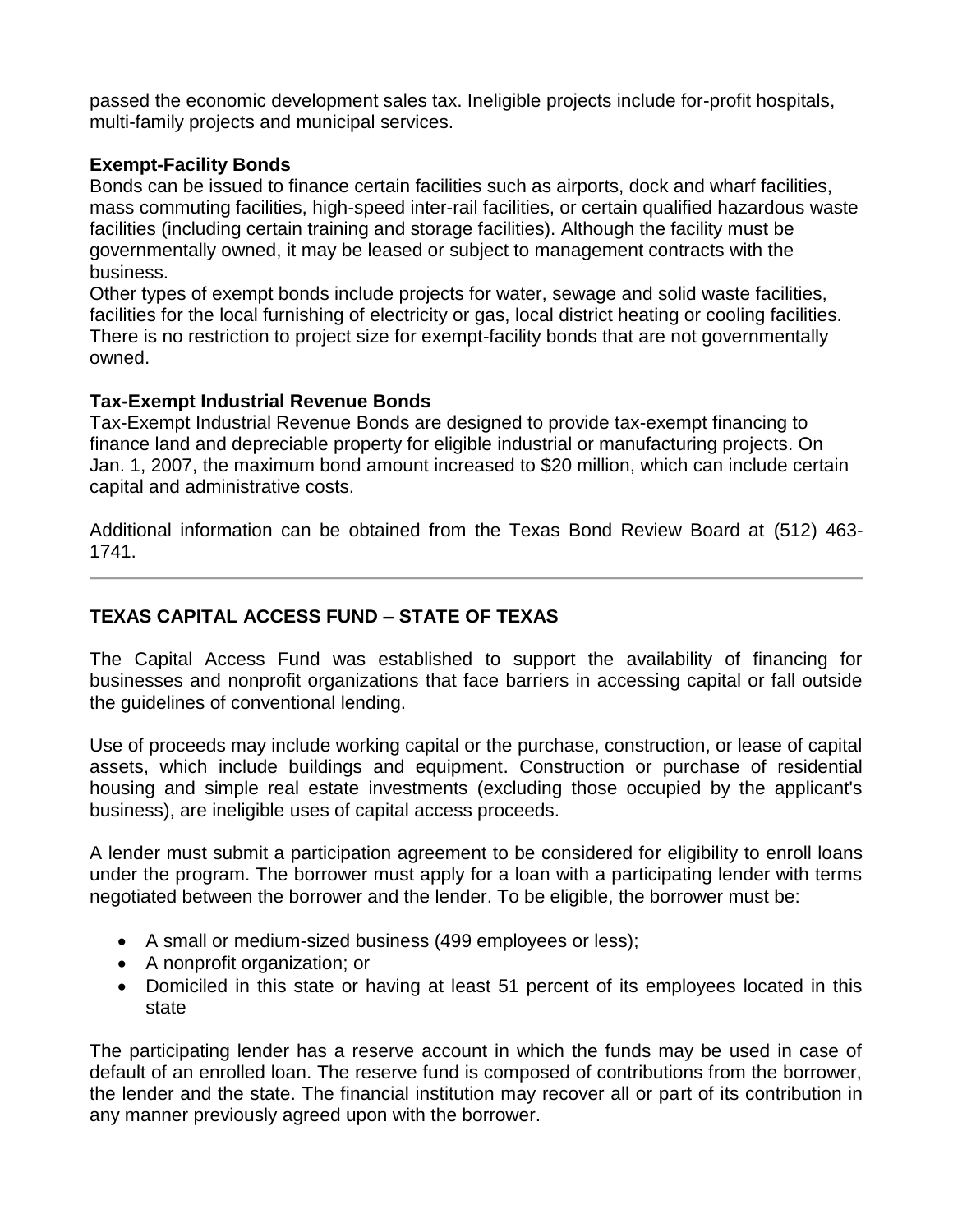#### **TEXAS CAPITAL FUND – STATE OF TEXAS**

The Texas Capital Fund (TCF) program encourages business development, retention, or expansion by providing funds to eligible applicants. Funds will be awarded for the express purpose of assisting in the creation of new permanent jobs or retention of existing permanent jobs, primarily for low and moderate income (LMI) persons. In order to comply with the national goal of expanding economic opportunities for LMI persons, a **minimum of 51 percent** or more of all the jobs created or retained by the business must benefit persons who qualify as LMI.

Programs under TCF include Downtown Revitalization, Infrastructure Development (water, sewer, roads, etc.), Main Street Improvements, and Real Estate Development (acquisitions, construction and/or rehabilitation of a business location). The minimum award is \$50,000 and the maximum is \$750,000. The award may not exceed 50 percent of the total project cost.

#### **TEXAS EMERGING TECHNOLOGY PROGRAM – STATE OF TEXAS**

Designed to help Texas create jobs and grow the economy by expediting the development and commercialization of new technologies and attracting and creating jobs in technology fields. The program works through partnerships between the state, institutions of higher education and private industry to focus greater attention on the research, development and commercialization of emerging technology. The Emerging Technology Program is dedicated to three areas:

- **Commercialization -** for-profit Texas businesses, matching equity investments
- **Research Grant Matching -** for consortia composed of Texas universities and for-profit businesses, matching non-State-of-Texas grants
- **Research Superiority -** for Texas public universities, providing funds for recruiting researchers of emerging technologies

#### **TEXAS ENTERPRISE FUND PROGRAM – STATE OF TEXAS**

The Texas Enterprise Fund was established as a "deal-closing" fund to provide financial resources to help strengthen the state's economy. The Governor, Lieutenant Governor, and the Speaker of the House must unanimously agree to support the use of the Texas Enterprise Fund for each specific project.

Projects that are considered for Enterprise Fund support must demonstrate a project's benefit to the State of Texas by realizing a significant rate of return of the public dollars being used for economic development in Texas. Capital investment, job creation, wages generated, financial strength of the applicant, the applicant's business history, analysis of the relevant business sector, and federal and local government and private sector financial support of a project will all be significant factors in approving the use of the Enterprise Fund.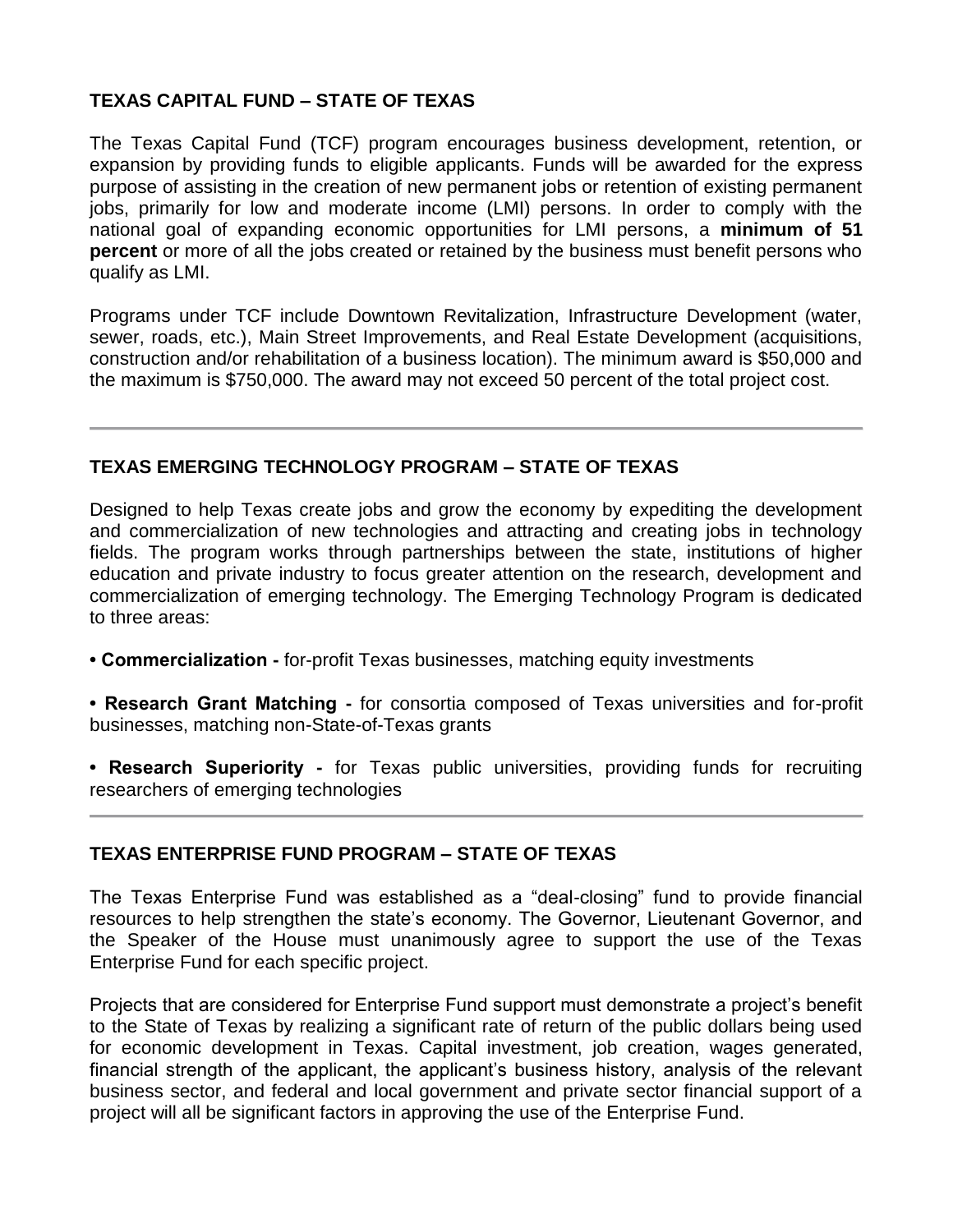## **TEXAS ENTERPRISE ZONE PROGRAM – STATE OF TEXAS**

The Texas Enterprise Zone Program is an economic development tool for local communities to partner with the State of Texas to promote job creation and capital investment in economically distressed areas of the state (census block groups with a poverty level greater than 20 percent).

Designated projects are eligible to apply for state sales and use tax refunds on qualified expenditures. Qualified expenditures include building materials, machinery and equipment, electricity, gas and tangible property purchased and consumed in the normal course of business, and taxable services.

The level and amount of refund is related to the capital investment and jobs created at the qualified business site. In addition, local communities **must** offer incentives to participants under the Enterprise Zone Program, such as tax abatement, tax increment financing, onestop permitting, and other incentives developed by participating communities.

Communities may nominate projects for a designation period up to **five years**, not including a 90-day window prior to the application deadline. Employment and capital investment commitments must be incurred and met within the five-year time frame.

Projects may be physically located in or outside of an enterprise zone:

- If located **within** a zone, the company commits that at least 25 percent of its new employees will meet economically disadvantaged or enterprise zone residence requirements.
- If located **outside** of a zone, the company commits that at least 35 percent of its new employees will meet economically disadvantaged or enterprise zone residency requirements.

Deer Park has recently sponsored three Enterprise Zone nominations for the following local businesses; Shell Refinery, Lubrizol, Rohm & Haas Texas, Inc.

#### **RENEWABLE ENERGY INCENTIVES – STATE OF TEXAS**

#### **Wind and Solar Energy Tax Exemption and Deduction**

Texas Tax Code Section 171.056 provides an exemption from the franchise tax for a taxable entity engaged solely in the business of manufacturing, selling, or installing solar energy and wind energy devices, as defined by Tax Code Sec. 171.107.

HB 3 of the 79th Legislative Special Session amended Tax Code Sec. 171.107 to provide that a taxable entity may deduct from its apportioned margin 10 percent of the amortized cost of a solar energy device.

Wind energy qualifies under the term "solar energy" for the exemption and deduction under Sections 171.056 and 171.107.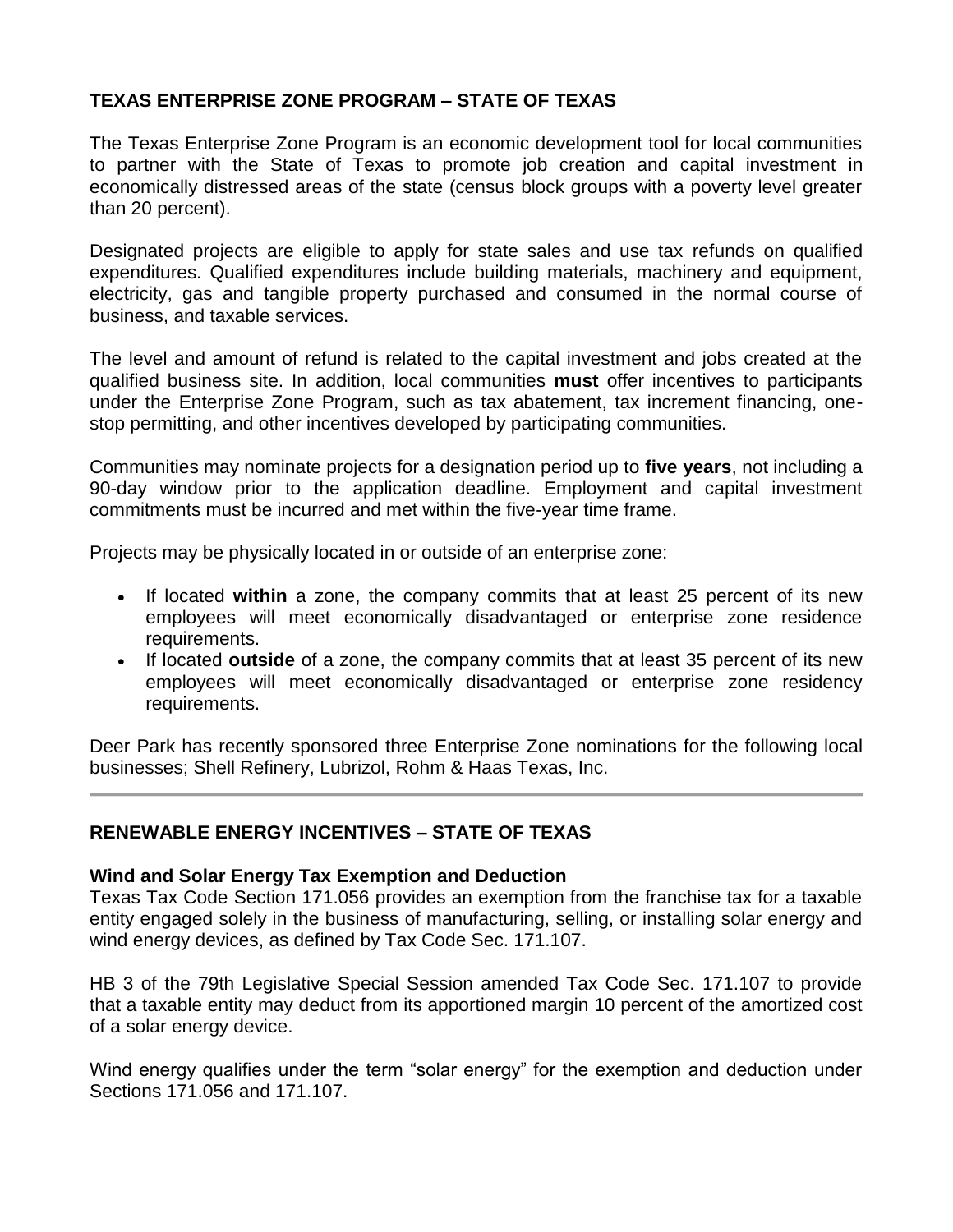## **SKILLS DEVELOPMENT FUND – STATE OF TEXAS**

The Skills Development Fund was created to assist Texas public community and technical colleges on funding customized job training for their local businesses. Grants are provided to help companies and labor unions form partnerships with local community colleges and technical schools to provide custom job training. Average training costs are \$1,000 per trainee; however, the benefit may vary depending on the proposal.

The focus of customized classes is to develop a higher skill competency which employees can use immediately. The program offers many benefits such as flexible schedules and tailoring of coursework as well as holding classes either on site or at the college campus.

## **STATE SALES and USE TAX EXEMPTIONS – STATE OF TEXAS**

Companies may qualify for certain sales & use tax exemptions by the State Comptroller in the following areas:

#### **Manufacturing Machinery & Equipment**

Leased or purchased machinery, equipment, replacement parts, and accessories that have a useful life of more than six months, and that are used or consumed in the manufacturing, processing, fabricating, or repairing of tangible personal property for ultimate sale, are exempt from state and local sales and use tax. Texas businesses are exempt from paying state sales and use tax on labor for constructing new facilities.

Texas businesses are exempt from paying state sales and use tax on the purchase of machinery exclusively used in processing, packing, or marketing agricultural products by the original producer at a location operated by the original producer.

#### **Natural Gas & Electricity**

Texas companies are exempt from paying state sales and use tax on electricity and natural gas used in manufacturing, processing, or fabricating tangible personal property. The company must complete a "predominant use study" that shows that at least 50 percent of the electricity or natural gas consumed by the business directly causes a physical change to a product.

#### **State Franchise and Sales/Use Taxes**

Additionally, the Texas Comptroller offers a **refund** of state franchise and sales/use taxes paid by companies owning certain abated property. A company that meets the following three conditions may apply for a refund:

- 1. Paid property taxes to a school district on property that is located in a reinvestment zone. Since January 2002, there were 17 reinvestment/enterprise zone agreements with various municipalities designated in Galveston and Harris counties. The average size of the zone for business properties was 10.5 acres. One of the 17 zones designated were in a state-designated enterprise zone.
- 2. The city or county, but not the school district, must have granted a tax abatement for the owner's property.
- 3. Is not in a tax abatement agreement with a school district.